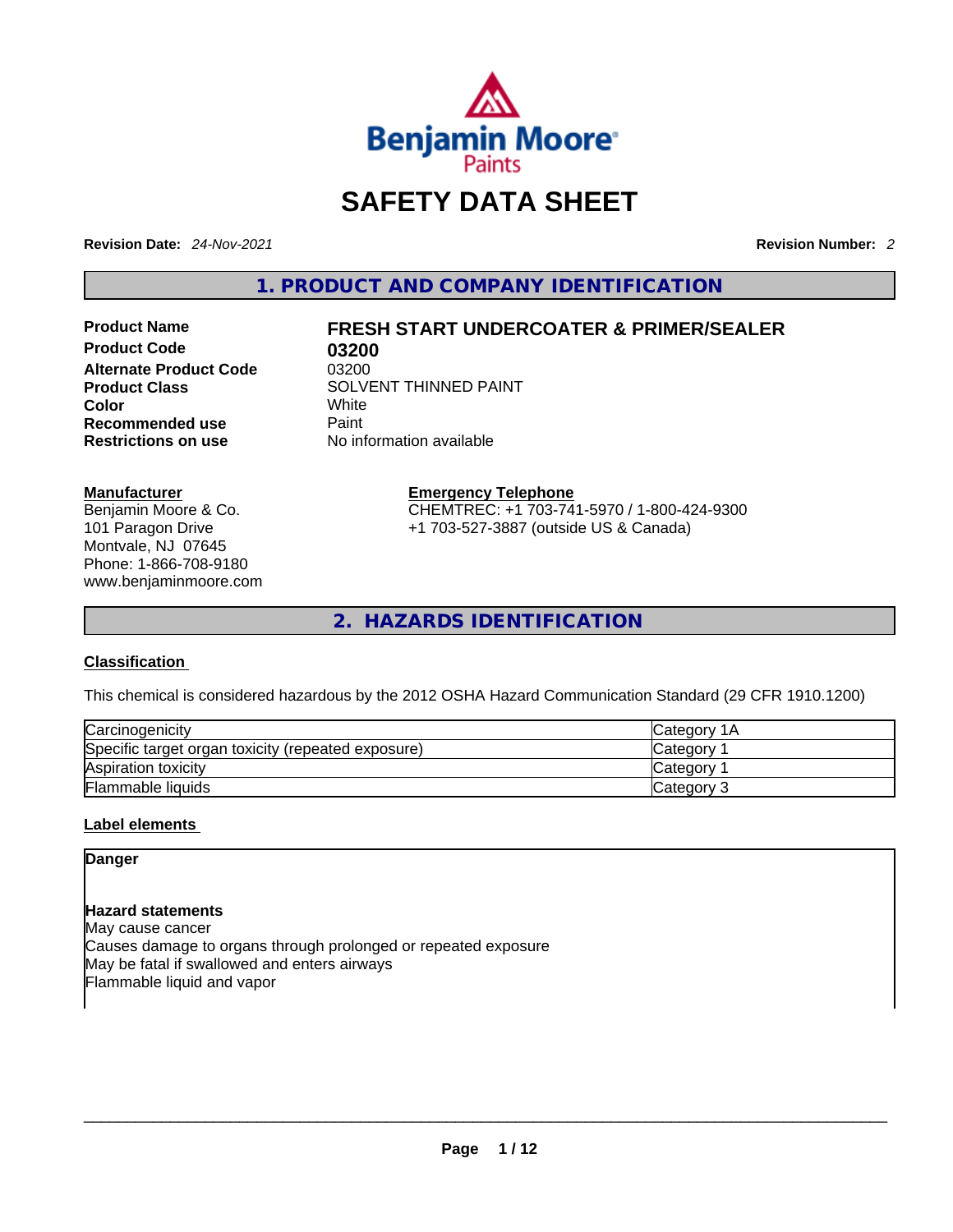# \_\_\_\_\_\_\_\_\_\_\_\_\_\_\_\_\_\_\_\_\_\_\_\_\_\_\_\_\_\_\_\_\_\_\_\_\_\_\_\_\_\_\_\_\_\_\_\_\_\_\_\_\_\_\_\_\_\_\_\_\_\_\_\_\_\_\_\_\_\_\_\_\_\_\_\_\_\_\_\_\_\_\_\_\_\_\_\_\_\_\_\_\_ 03200 - **FRESH START UNDERCOATER & PRIMER/SEALER**



**Odor** solvent

#### **Precautionary Statements - Prevention**

Obtain special instructions before use Do not handle until all safety precautions have been read and understood Use personal protective equipment as required Do not breathe dust/fume/gas/mist/vapors/spray Wash face, hands and any exposed skin thoroughly after handling Do not eat, drink or smoke when using this product Keep away from heat, hot surfaces, sparks, open flames and other ignition sources. No smoking Keep container tightly closed Ground/bond container and receiving equipment Use explosion-proof electrical/ventilating/lighting/equipment Use only non-sparking tools Take precautionary measures against static discharge

#### **Precautionary Statements - Response**

IF exposed or concerned: Get medical advice/attention **Skin** IF ON SKIN (or hair): Remove/Take off immediately all contaminated clothing. Rinse skin with water/shower **Ingestion** IF SWALLOWED: Immediately call a POISON CENTER or doctor/physician Do NOT induce vomiting **Fire** In case of fire: Use CO2, dry chemical, or foam for extinction

#### **Precautionary Statements - Storage**

Store locked up Store in a well-ventilated place. Keep cool

#### **Precautionary Statements - Disposal**

Dispose of contents/container to an approved waste disposal plant

#### **Hazards not otherwise classified (HNOC)**

Rags, steel wool or waste soaked with this product may spontaneously catch fire if improperly discarded

#### **Other information**

No information available

| 3. COMPOSITION INFORMATION ON COMPONENTS |  |
|------------------------------------------|--|
|------------------------------------------|--|

| Chemical name | . Nc<br>. | - 07<br><b>ML</b><br>.<br>-- 70 |
|---------------|-----------|---------------------------------|
|               |           |                                 |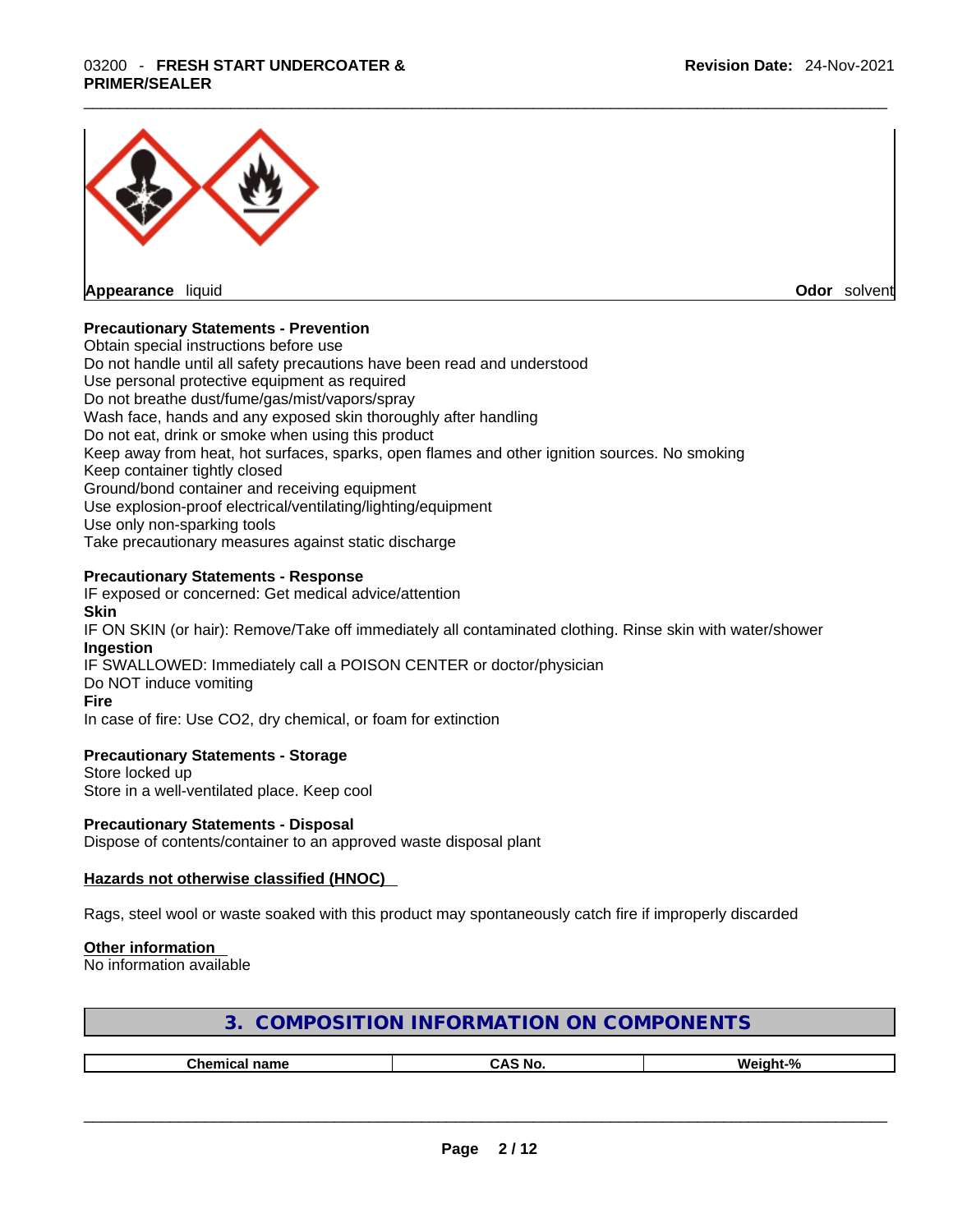#### \_\_\_\_\_\_\_\_\_\_\_\_\_\_\_\_\_\_\_\_\_\_\_\_\_\_\_\_\_\_\_\_\_\_\_\_\_\_\_\_\_\_\_\_\_\_\_\_\_\_\_\_\_\_\_\_\_\_\_\_\_\_\_\_\_\_\_\_\_\_\_\_\_\_\_\_\_\_\_\_\_\_\_\_\_\_\_\_\_\_\_\_\_ 03200 - **FRESH START UNDERCOATER & PRIMER/SEALER**

| Limestone                                  | 1317-65-3      | $35 - 40$   |
|--------------------------------------------|----------------|-------------|
| Nepheline syenite                          | 37244-96-5     | $10 - 15$   |
| Distillates, petroleum, hydrotreated light | 64742-47-8     | $10 - 15$   |
| Titanium dioxide                           | 13463-67-7     | $5 - 10$    |
| VM&P naphtha                               | 64742-89-8     | $5 - 10$    |
| Xvlene                                     | 1330-20-7      | $1 - 5$     |
| Stoddard solvent                           | 8052-41-3      | $-5$        |
| Silica, crystalline                        | 14808-60-7     | $0.5 - 1$   |
| Octane                                     | 111-65-9       | $0.1 - 0.5$ |
| Heptane                                    | 142-82-5       | $0.1 - 0.5$ |
| Ethyl benzene                              | $100 - 41 - 4$ | $0.1 - 0.5$ |

# **4. FIRST AID MEASURES**

#### **Description of first aid measures**

| <b>General Advice</b>                            | If symptoms persist, call a physician. Show this safety data sheet to the doctor in<br>attendance.                                                                                                                      |
|--------------------------------------------------|-------------------------------------------------------------------------------------------------------------------------------------------------------------------------------------------------------------------------|
| <b>Eye Contact</b>                               | Immediately flush with plenty of water. After initial flushing, remove any contact<br>lenses and continue flushing for at least 15 minutes. Keep eye wide open while<br>rinsing. If symptoms persist, call a physician. |
| <b>Skin Contact</b>                              | Wash off immediately with soap and plenty of water removing all contaminated<br>clothes and shoes. If skin irritation persists, call a physician.                                                                       |
| <b>Inhalation</b>                                | Move to fresh air. If symptoms persist, call a physician.<br>If not breathing, give artificial respiration. Call a physician immediately.                                                                               |
| Ingestion                                        | Clean mouth with water and afterwards drink plenty of water. Do not induce<br>vomiting without medical advice. Never give anything by mouth to an unconscious<br>person. Consult a physician.                           |
| <b>Protection Of First-Aiders</b>                | Use personal protective equipment.                                                                                                                                                                                      |
| <b>Most Important</b><br><b>Symptoms/Effects</b> | No information available.                                                                                                                                                                                               |
| <b>Notes To Physician</b>                        | Treat symptomatically.                                                                                                                                                                                                  |
|                                                  |                                                                                                                                                                                                                         |

**5. FIRE-FIGHTING MEASURES** 

| Vapors may travel considerable distance to a source of<br>ignition and flash back. Vapors may cause flash fire.                              |
|----------------------------------------------------------------------------------------------------------------------------------------------|
| Foam, dry powder or water. Use extinguishing measures<br>that are appropriate to local circumstances and the<br>surrounding environment.     |
| As in any fire, wear self-contained breathing apparatus<br>pressure-demand, MSHA/NIOSH (approved or equivalent)<br>and full protective gear. |
|                                                                                                                                              |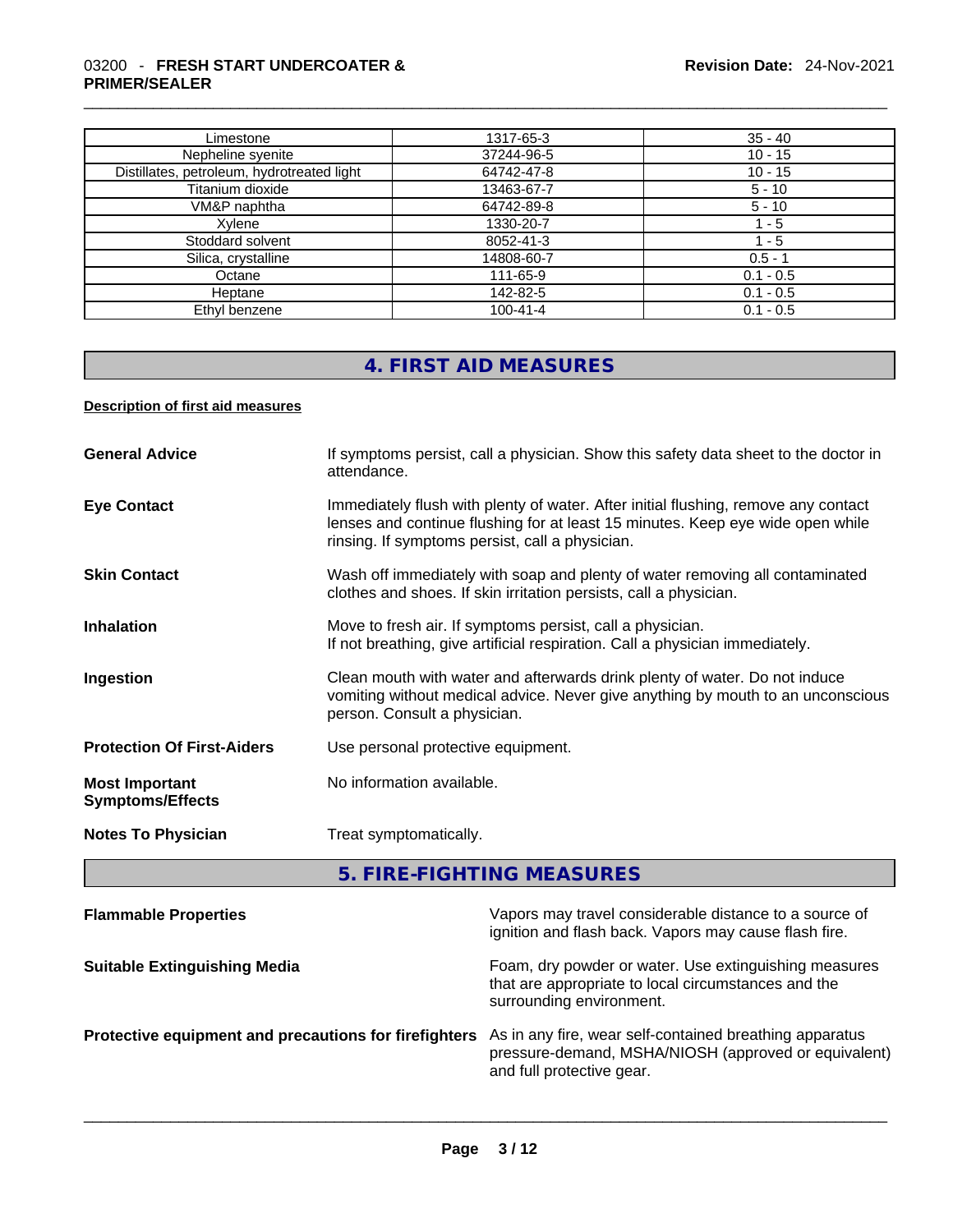| <b>Hazardous combustion products</b>                                             | Burning may result in carbon dioxide, carbon monoxide<br>and other combustion products of varying composition<br>which may be toxic and/or irritating.                                                                                                                                         |  |  |
|----------------------------------------------------------------------------------|------------------------------------------------------------------------------------------------------------------------------------------------------------------------------------------------------------------------------------------------------------------------------------------------|--|--|
| <b>Specific Hazards Arising From The Chemical</b>                                | Flammable. Flash back possible over considerable<br>distance. Keep product and empty container away from<br>heat and sources of ignition. Closed containers may<br>rupture if exposed to fire or extreme heat. Thermal<br>decomposition can lead to release of irritating gases and<br>vapors. |  |  |
| Sensitivity to mechanical impact                                                 | No.                                                                                                                                                                                                                                                                                            |  |  |
| Sensitivity to static discharge                                                  | <b>Yes</b>                                                                                                                                                                                                                                                                                     |  |  |
| <b>Flash Point Data</b><br>Flash point (°F)<br>Flash Point (°C)<br><b>Method</b> | 92<br>33<br><b>PMCC</b>                                                                                                                                                                                                                                                                        |  |  |
| <b>Flammability Limits In Air</b>                                                |                                                                                                                                                                                                                                                                                                |  |  |
| Lower flammability limit:<br><b>Upper flammability limit:</b>                    | Not available<br>Not available                                                                                                                                                                                                                                                                 |  |  |
| Health: 1<br><b>Flammability: 3</b><br><b>NFPA</b>                               | <b>Instability: 0</b><br><b>Special: Not Applicable</b>                                                                                                                                                                                                                                        |  |  |
| <b>NFPA Legend</b>                                                               |                                                                                                                                                                                                                                                                                                |  |  |

- 0 Not Hazardous
- 1 Slightly
- 2 Moderate
- 3 High
- 4 Severe

*The ratings assigned are only suggested ratings, the contractor/employer has ultimate responsibilities for NFPA ratings where this system is used.* 

*Additional information regarding the NFPA rating system is available from the National Fire Protection Agency (NFPA) at www.nfpa.org.* 

## **6. ACCIDENTAL RELEASE MEASURES**

| <b>Personal Precautions</b>      | Remove all sources of ignition. Take precautions to prevent flashback. Ground<br>and bond all containers and handling equipment. Take precautionary measures<br>against static discharges. Ensure adequate ventilation. Avoid contact with skin,<br>eyes and clothing. Use personal protective equipment.  |
|----------------------------------|------------------------------------------------------------------------------------------------------------------------------------------------------------------------------------------------------------------------------------------------------------------------------------------------------------|
| <b>Other Information</b>         | Prevent further leakage or spillage if safe to do so. Do not allow material to<br>contaminate ground water system. Prevent product from entering drains. Do not<br>flush into surface water or sanitary sewer system. Local authorities should be<br>advised if significant spillages cannot be contained. |
| <b>Environmental precautions</b> | See Section 12 for additional Ecological Information.                                                                                                                                                                                                                                                      |
| <b>Methods for Cleaning Up</b>   | Dam up. Soak up with inert absorbent material. Use a non-sparking or explosion                                                                                                                                                                                                                             |
|                                  |                                                                                                                                                                                                                                                                                                            |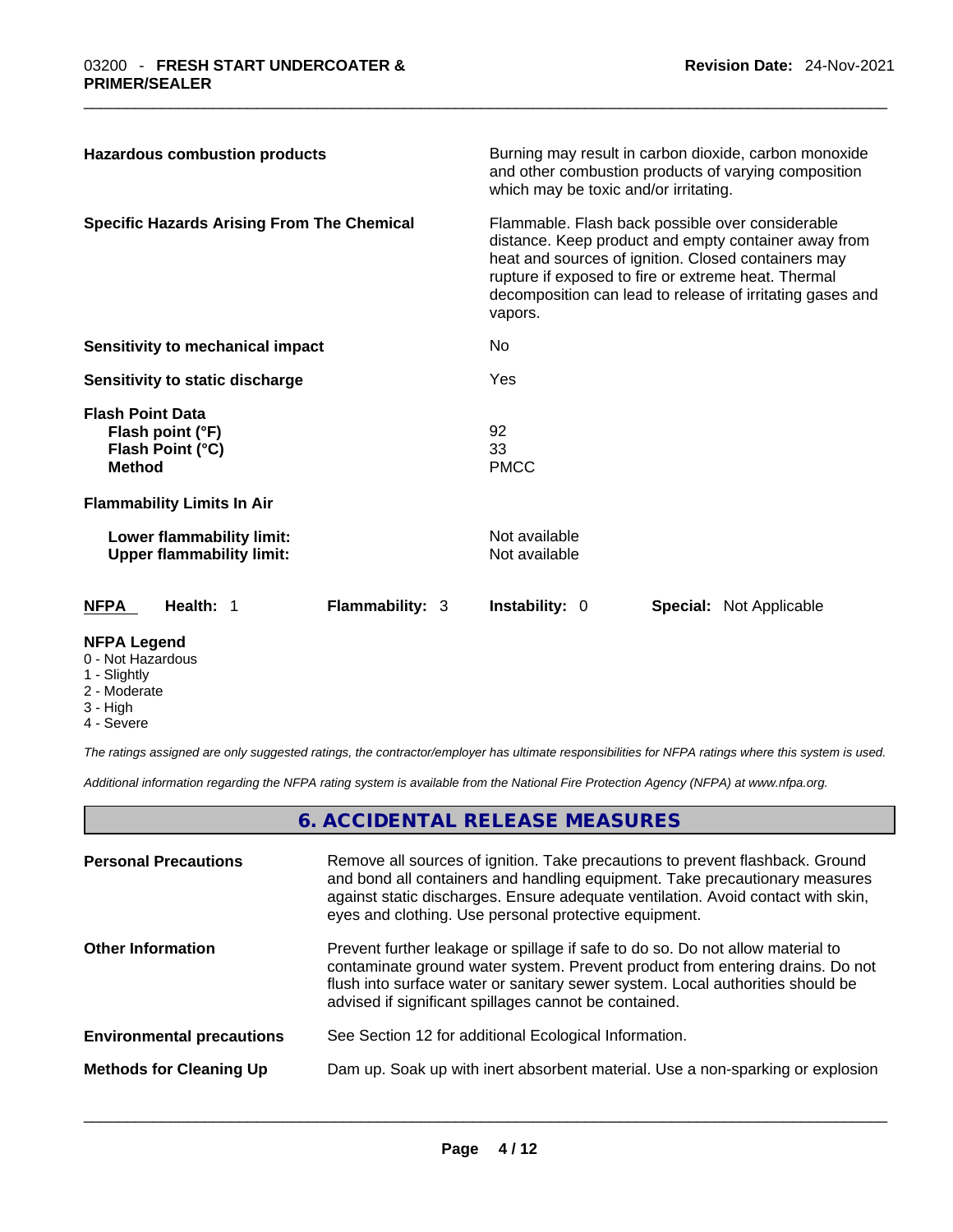proof means to transfer material to a sealed, appropriate container for disposal. Clean contaminated surface thoroughly.

## **7. HANDLING AND STORAGE**

| <b>Handling</b>               | Avoid contact with skin, eyes and clothing. Wear personal protective equipment.<br>Do not breathe vapors or spray mist. Use only in ventilated areas. Prevent vapor<br>build-up by providing adequate ventilation during and after use.                                                                                                                                                                                                        |  |  |
|-------------------------------|------------------------------------------------------------------------------------------------------------------------------------------------------------------------------------------------------------------------------------------------------------------------------------------------------------------------------------------------------------------------------------------------------------------------------------------------|--|--|
|                               | Take precautionary measures against static discharges. To avoid ignition of<br>vapors by static electricity discharge, all metal parts of the equipment must be<br>grounded. Keep away from heat, sparks and flame. Do not smoke. Extinguish all<br>flames and pilot lights, and turn off stoves, heaters, electric motors and other<br>sources of ignition during use and until all vapors are gone. Ignition and/or flash<br>back may occur. |  |  |
| <b>Storage</b>                | Keep containers tightly closed in a dry, cool and well-ventilated place. Keep away<br>from heat. Keep away from open flames, hot surfaces and sources of ignition.<br>Keep in properly labeled containers. Keep out of the reach of children.                                                                                                                                                                                                  |  |  |
|                               | <b>DANGER</b> - Rags, steel wool or waste soaked with this product may<br>spontaneously catch fire if improperly discarded. Immediately after use, place<br>rags, steel wool or waste in a sealed water-filled metal container.                                                                                                                                                                                                                |  |  |
| <b>Incompatible Materials</b> | Incompatible with strong acids and bases and strong oxidizing agents.                                                                                                                                                                                                                                                                                                                                                                          |  |  |
|                               | Technical measures/Precautions Ensure adequate ventilation. Use only where airflow will keep vapors from building<br>up in or near the work area in adjoining rooms. Comply with all national, state, and<br>local codes pertaining to the storage, handling, dispensing and disposal of<br>flammable liquids.                                                                                                                                 |  |  |
|                               | Dissipate static electricity during transfer by grounding and bonding containers<br>and equipment before transferring material. All equipment should be non-sparking<br>and explosion proof. Use explosion proof electrical equipment for ventilation,<br>lighting and material handling.                                                                                                                                                      |  |  |

## **8. EXPOSURE CONTROLS/PERSONAL PROTECTION**

### **Exposure Limits**

| <b>Chemical name</b> | <b>ACGIH TLV</b>                        | <b>OSHA PEL</b>                                   |
|----------------------|-----------------------------------------|---------------------------------------------------|
| Limestone            | N/E                                     | 15 mg/m $3$ - TWA                                 |
|                      |                                         | $5 \text{ mg/m}^3$ - TWA                          |
| Titanium dioxide     | TWA: $10 \text{ mg/m}^3$                | 15 mg/m $3$ - TWA                                 |
| Xylene               | STEL: 150 ppm                           | 100 ppm - $TWA$                                   |
|                      | <b>TWA: 100 ppm</b>                     | 435 mg/m <sup>3</sup> - TWA                       |
| Stoddard solvent     | <b>TWA: 100 ppm</b>                     | 500 ppm - TWA                                     |
|                      |                                         | 2900 mg/m <sup>3</sup> - TWA                      |
| Silica, crystalline  | TWA: 0.025 mg/m <sup>3</sup> respirable | 50 µg/m <sup>3</sup> - TWA Respirable crystalline |
|                      | particulate matter                      | silica 50 $\mu$ g/m <sup>3</sup> - TWA            |
|                      |                                         |                                                   |
| Octane               | TWA: 300 ppm                            | 500 ppm - TWA                                     |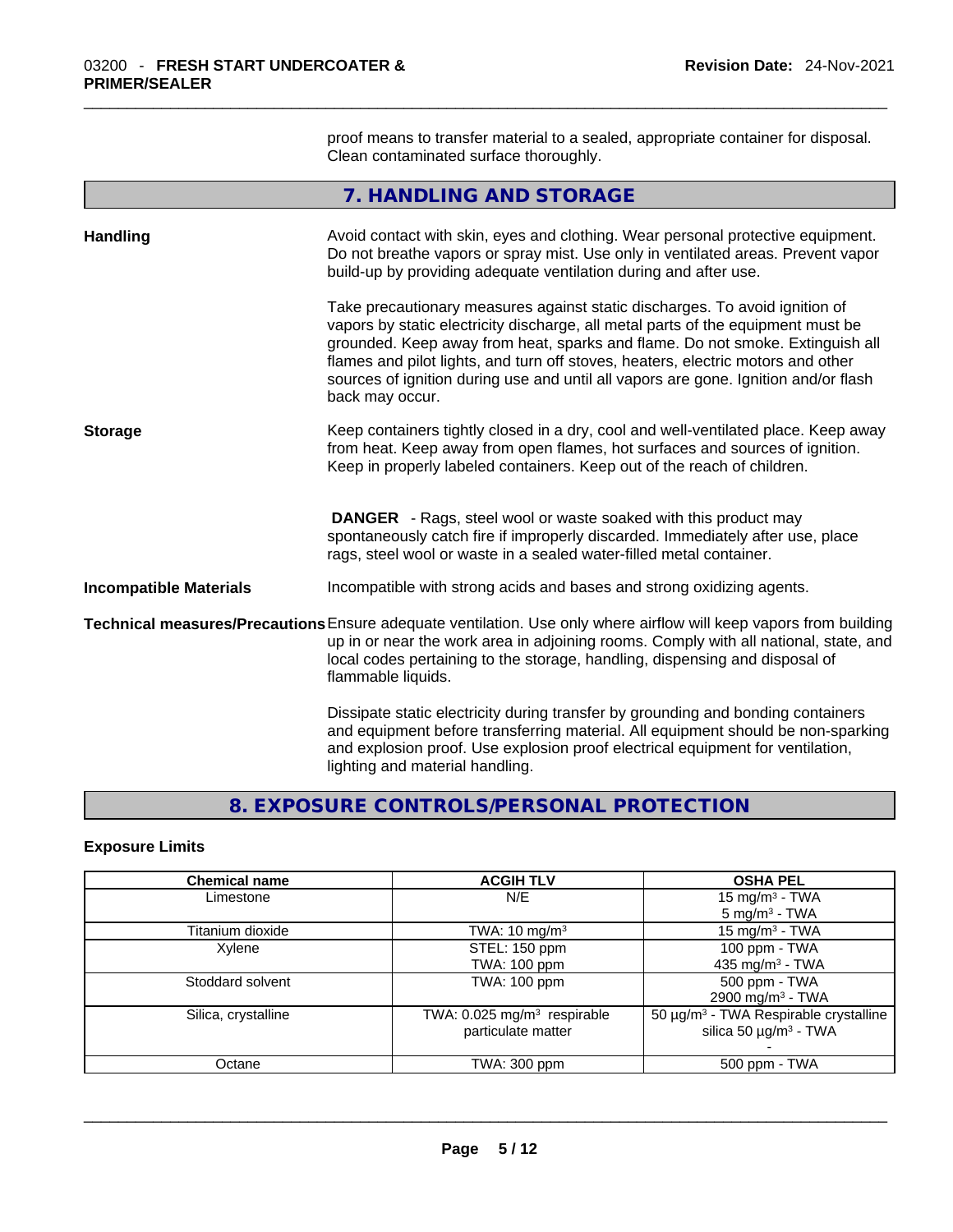|                                                                                                                                                                                            |                                                                                                              |                                              | 2350 mg/m <sup>3</sup> - TWA                                                                                                                                                                                                                                                                                        |
|--------------------------------------------------------------------------------------------------------------------------------------------------------------------------------------------|--------------------------------------------------------------------------------------------------------------|----------------------------------------------|---------------------------------------------------------------------------------------------------------------------------------------------------------------------------------------------------------------------------------------------------------------------------------------------------------------------|
| Heptane                                                                                                                                                                                    |                                                                                                              | STEL: 500 ppm                                | 500 ppm - TWA                                                                                                                                                                                                                                                                                                       |
|                                                                                                                                                                                            |                                                                                                              | TWA: 400 ppm                                 | 2000 mg/m <sup>3</sup> - TWA                                                                                                                                                                                                                                                                                        |
| Ethyl benzene                                                                                                                                                                              |                                                                                                              | TWA: 20 ppm                                  | 100 ppm - TWA                                                                                                                                                                                                                                                                                                       |
|                                                                                                                                                                                            |                                                                                                              |                                              | 435 mg/m <sup>3</sup> - TWA                                                                                                                                                                                                                                                                                         |
| Legend<br>ACGIH - American Conference of Governmental Industrial Hygienists Exposure Limits<br>OSHA - Occupational Safety & Health Administration Exposure Limits<br>N/E - Not Established |                                                                                                              |                                              |                                                                                                                                                                                                                                                                                                                     |
| <b>Appropriate engineering</b><br>controls                                                                                                                                                 |                                                                                                              |                                              |                                                                                                                                                                                                                                                                                                                     |
| <b>Engineering Measures</b>                                                                                                                                                                | Ensure adequate ventilation, especially in confined areas.                                                   |                                              |                                                                                                                                                                                                                                                                                                                     |
| <b>Personal Protective Equipment</b>                                                                                                                                                       |                                                                                                              |                                              |                                                                                                                                                                                                                                                                                                                     |
| <b>Eye/Face Protection</b>                                                                                                                                                                 | Safety glasses with side-shields. If splashes are likely to occur, wear:. Tightly<br>fitting safety goggles. |                                              |                                                                                                                                                                                                                                                                                                                     |
| <b>Skin Protection</b>                                                                                                                                                                     | Long sleeved clothing. Protective gloves.                                                                    |                                              |                                                                                                                                                                                                                                                                                                                     |
| <b>Respiratory Protection</b>                                                                                                                                                              |                                                                                                              | specified for paint spray or organic vapors. | Use only with adequate ventilation. In operations where exposure limits are<br>exceeded, use a NIOSH approved respirator that has been selected by a<br>technically qualified person for the specific work conditions. When spraying the<br>product or applying in confined areas, wear a NIOSH approved respirator |
| Uusiana Maaausaa                                                                                                                                                                           |                                                                                                              |                                              | Augid contact with plus avec and elething. Demove and work contaminated                                                                                                                                                                                                                                             |

**Hygiene Measures** Avoid contact with skin, eyes and clothing. Remove and wash contaminated clothing before re-use. Wash thoroughly after handling.

## **9. PHYSICAL AND CHEMICAL PROPERTIES**

| liquid<br>solvent<br>No information available<br>12.35 - 12.45<br>$1.48 - 1.50$<br>No information available<br>No information available<br>No information available<br>No information available<br>No information available<br>No information available<br>No information available<br>75 - 85<br>$55 - 65$<br>$15 - 25$<br>$35 - 45$<br>< 350<br>244<br>118<br>No information available<br>No information available |
|----------------------------------------------------------------------------------------------------------------------------------------------------------------------------------------------------------------------------------------------------------------------------------------------------------------------------------------------------------------------------------------------------------------------|
| 92<br>33                                                                                                                                                                                                                                                                                                                                                                                                             |
|                                                                                                                                                                                                                                                                                                                                                                                                                      |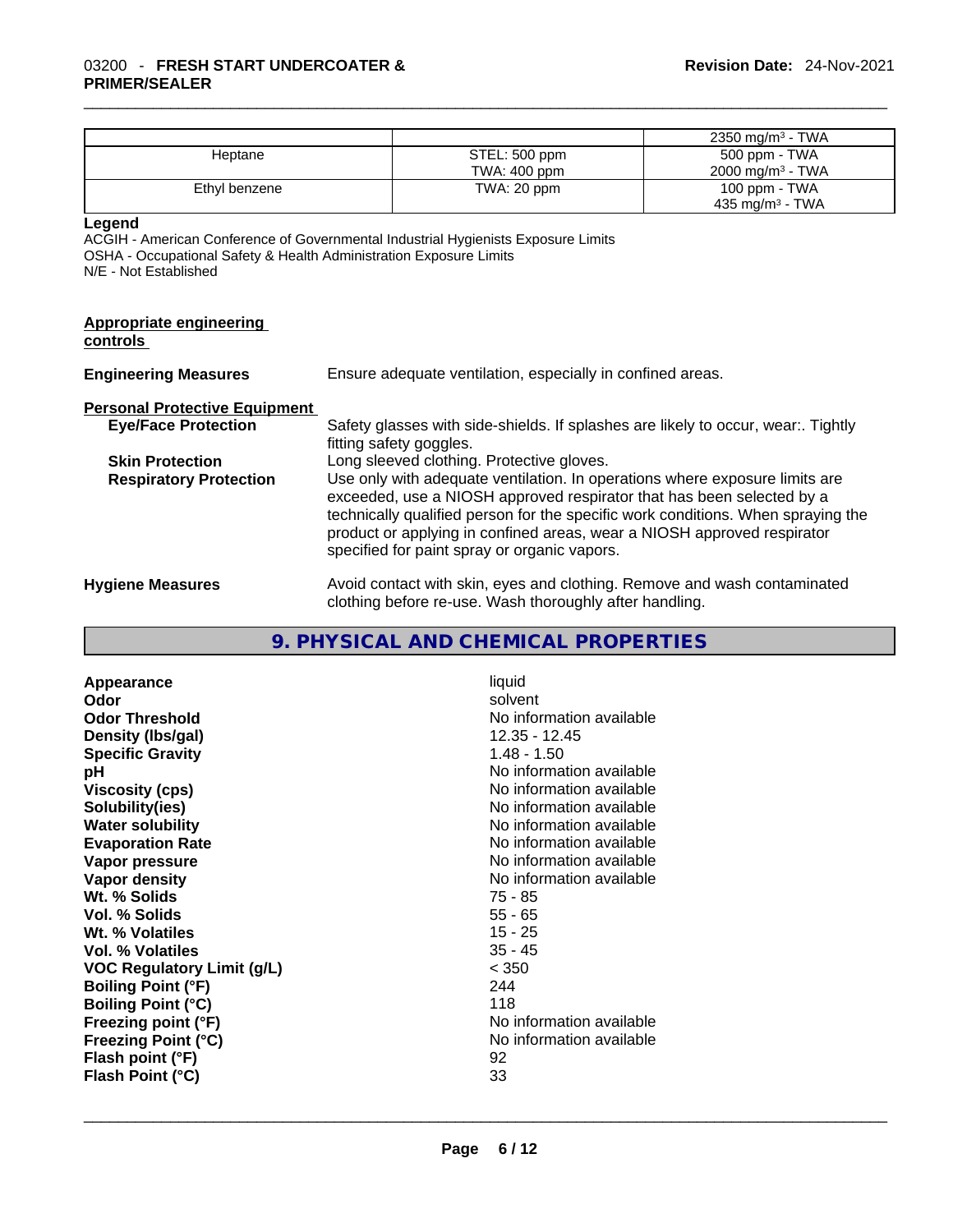**Flammability (solid, gas)**<br> **Commability limit:**<br>
Upper flammability limit:<br>  $\begin{array}{ccc}\n\bullet & \bullet & \bullet \\
\bullet & \bullet & \bullet\n\end{array}$  No information available Upper flammability limit:<br>
Lower flammability limit:<br>
Lower flammability limit:<br>
No information available **Lower flammability limit: Autoignition Temperature (°F)**<br> **Autoignition Temperature (°C)** No information available Autoignition Temperature (°C)<br>
Decomposition Temperature (°F)<br>
No information available **Decomposition Temperature (°F) Decomposition Temperature (°C)** No information available

**Method** PMCC

**No information available** 

## **10. STABILITY AND REACTIVITY**

| <b>Reactivity</b>                         | No data available                                                                                                         |
|-------------------------------------------|---------------------------------------------------------------------------------------------------------------------------|
| <b>Chemical Stability</b>                 | Stable under normal conditions. Hazardous polymerisation<br>does not occur.                                               |
| <b>Conditions to avoid</b>                | Keep away from open flames, hot surfaces, static<br>electricity and sources of ignition. Sparks. Elevated<br>temperature. |
| <b>Incompatible Materials</b>             | Incompatible with strong acids and bases and strong<br>oxidizing agents.                                                  |
| <b>Hazardous Decomposition Products</b>   | Thermal decomposition can lead to release of irritating<br>gases and vapors.                                              |
| <b>Possibility of hazardous reactions</b> | None under normal conditions of use.                                                                                      |

## **11. TOXICOLOGICAL INFORMATION**

| <b>Product Information</b>                      |                                                                                                                                                                                                                                                 |
|-------------------------------------------------|-------------------------------------------------------------------------------------------------------------------------------------------------------------------------------------------------------------------------------------------------|
| Information on likely routes of exposure        |                                                                                                                                                                                                                                                 |
| <b>Principal Routes of Exposure</b>             | Eye contact, skin contact and inhalation.                                                                                                                                                                                                       |
| <b>Acute Toxicity</b>                           |                                                                                                                                                                                                                                                 |
| <b>Product Information</b>                      | Repeated or prolonged exposure to organic solvents may lead to permanent brain<br>and nervous system damage. Intentional misuse by deliberately concentrating and<br>inhaling vapors may be harmful or fatal.                                   |
|                                                 | Symptoms related to the physical, chemical and toxicological characteristics                                                                                                                                                                    |
| <b>Symptoms</b>                                 | No information available                                                                                                                                                                                                                        |
|                                                 | Delayed and immediate effects as well as chronic effects from short and long-term exposure                                                                                                                                                      |
| Eye contact<br><b>Skin contact</b><br>Ingestion | Contact with eyes may cause irritation.<br>May cause skin irritation and/or dermatitis. Prolonged skin contact may defat the<br>skin and produce dermatitis.<br>Harmful if swallowed. Ingestion may cause irritation to mucous membranes. Small |
|                                                 |                                                                                                                                                                                                                                                 |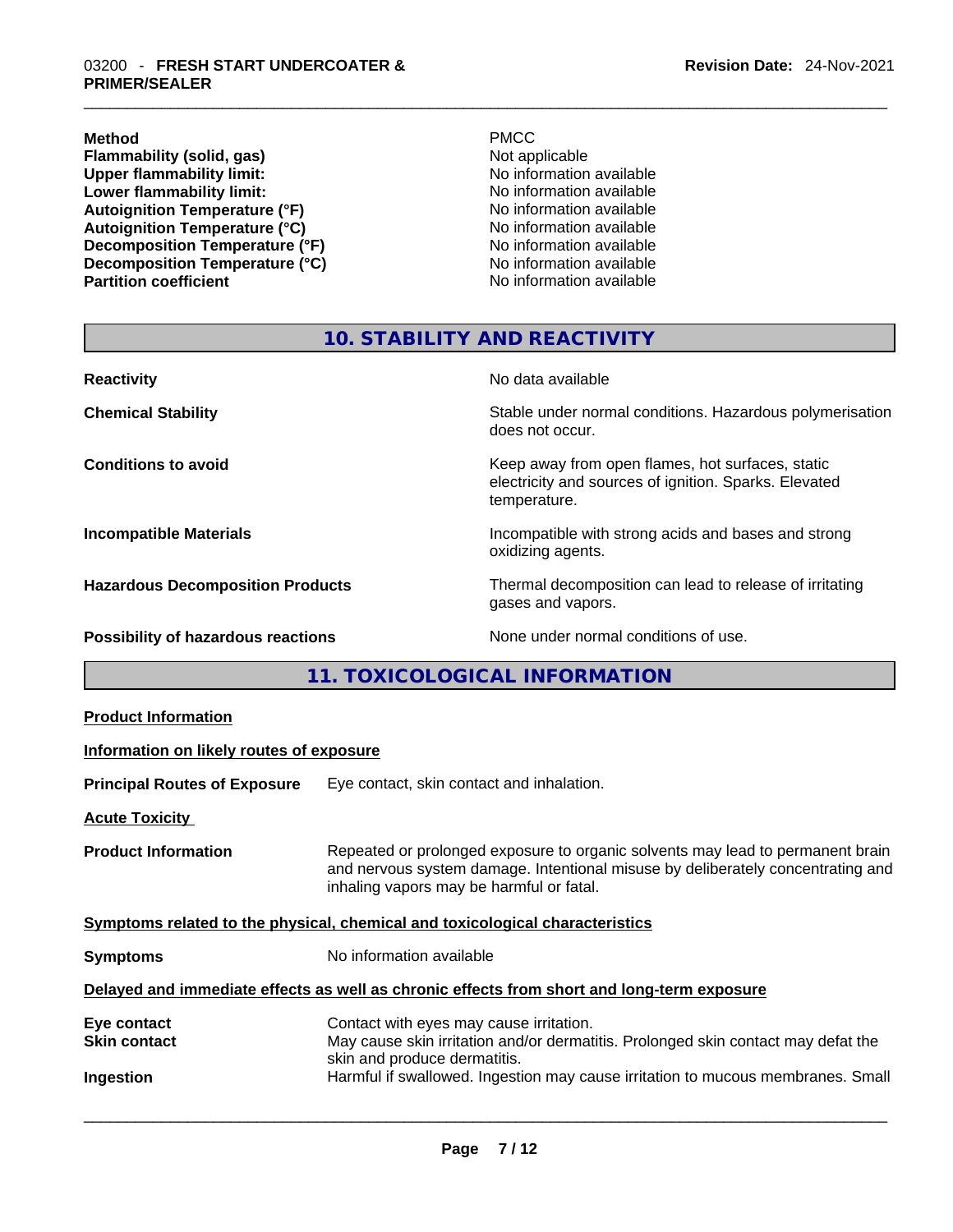|                                 | amounts of this product aspirated into the respiratory system during ingestion or<br>vomiting may cause mild to severe pulmonary injury, possibly progressing to<br>death.                                                       |
|---------------------------------|----------------------------------------------------------------------------------------------------------------------------------------------------------------------------------------------------------------------------------|
| <b>Inhalation</b>               | Harmful by inhalation. High vapor / aerosol concentrations are irritating to the<br>eyes, nose, throat and lungs and may cause headaches, dizziness, drowsiness,<br>unconsciousness, and other central nervous system effects.   |
| <b>Sensitization</b>            | No information available                                                                                                                                                                                                         |
| <b>Neurological Effects</b>     | No information available.                                                                                                                                                                                                        |
| <b>Mutagenic Effects</b>        | No information available.                                                                                                                                                                                                        |
| <b>Reproductive Effects</b>     | No information available.                                                                                                                                                                                                        |
| <b>Developmental Effects</b>    | No information available.                                                                                                                                                                                                        |
| <b>Target organ effects</b>     | No information available.                                                                                                                                                                                                        |
| <b>STOT - repeated exposure</b> | Causes damage to organs through prolonged or repeated exposure if inhaled,<br>May cause disorder and damage to the, Central nervous system, Causes damage<br>to organs through prolonged or repeated exposure.                   |
| <b>STOT - single exposure</b>   | May cause disorder and damage to the, Respiratory system, Central nervous<br>system.                                                                                                                                             |
| Other adverse effects           | No information available.                                                                                                                                                                                                        |
| <b>Aspiration Hazard</b>        | May be harmful if swallowed and enters airways. Small amounts of this product<br>aspirated into the respiratory system during ingestion or vomiting may cause mild<br>to severe pulmonary injury, possibly progressing to death. |

#### **Numerical measures of toxicity**

#### **The following values are calculated based on chapter 3.1 of the GHS document**

| ATEmix (oral)                        | 82997 mg/kg |
|--------------------------------------|-------------|
| <b>ATEmix (inhalation-dust/mist)</b> | 111.2 ma/L  |
| <b>ATEmix (inhalation-vapor)</b>     | 44.9 ma/L   |

#### **Component Information**

| Chemical name                                               | Oral LD50             | Dermal LD50                   | Inhalation LC50                                                              |
|-------------------------------------------------------------|-----------------------|-------------------------------|------------------------------------------------------------------------------|
| Distillates, petroleum, hydrotreated<br>light<br>64742-47-8 | $>$ 5000 mg/kg (Rat)  | $>$ 2000 mg/kg (Rabbit)       | $> 5.2$ mg/L (Rat) 4 h                                                       |
| Titanium dioxide<br>13463-67-7                              | $> 10000$ mg/kg (Rat) |                               |                                                                              |
| VM&P naphtha<br>64742-89-8                                  |                       | $=$ 3000 mg/kg (Rabbit)       |                                                                              |
| Xylene<br>1330-20-7                                         | $= 3500$ mg/kg (Rat)  | $>$ 4350 mg/kg (Rabbit)       | $= 29.08$ mg/L (Rat) 4 h                                                     |
| Octane<br>111-65-9                                          | -                     |                               | $> 23.36$ mg/L (Rat) 4 h = 118<br>$g/m^3$ (Rat) 4 h = 25260 ppm<br>Rat ) 4 h |
| Heptane<br>142-82-5                                         |                       | $=$ 3000 mg/kg (Rabbit)       | $= 103$ g/m <sup>3</sup> (Rat) 4 h                                           |
| Ethyl benzene<br>$100 - 41 - 4$                             | $= 3500$ mg/kg (Rat)  | (Rabbit)<br>$= 15400$ mg/kg ( | $= 17.4$ mg/L (Rat) 4 h                                                      |

## **Chronic Toxicity**

#### **Carcinogenicity**

*The information below indicates whether each agency has listed any ingredient as a carcinogen:.* 

| <b>Chemical name</b> | ADC           | . | .    |
|----------------------|---------------|---|------|
|                      | $\sim$ $\sim$ | N | ,,,, |
|                      |               |   |      |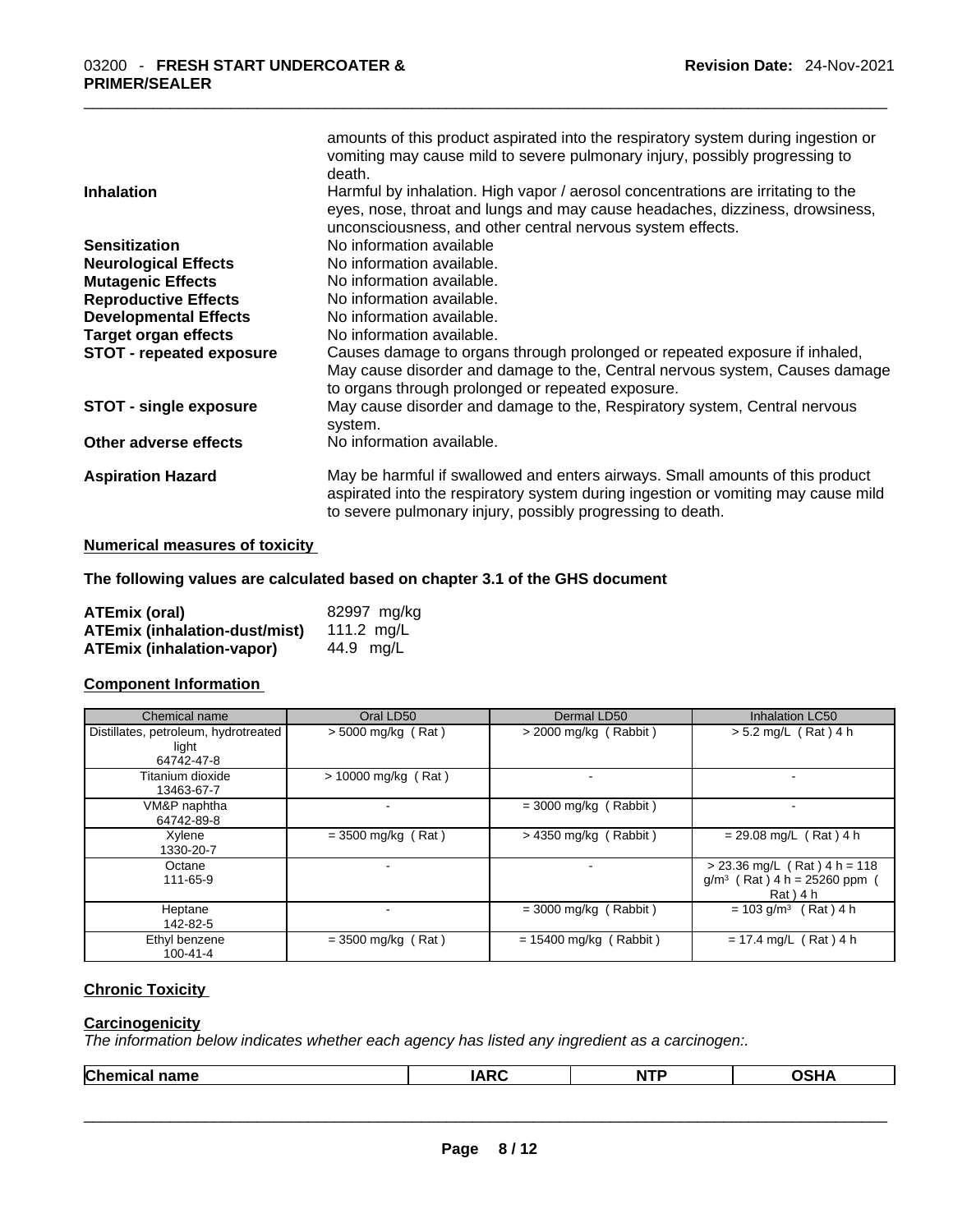|                     | 2B - Possible Human |             | Listed |
|---------------------|---------------------|-------------|--------|
| Titanium dioxide    | Carcinogen          |             |        |
|                     | F-Human Carcinogen  | Known Human | Listed |
| Silica, crystalline |                     | Carcinogen  |        |
|                     | 2B - Possible Human |             | Listed |
| Ethyl benzene       | Carcinogen          |             |        |

• Crystalline Silica has been determined to be carcinogenic to humans by IARC (1) when in respirable form. Risk of cancer depends on duration and level of inhalation exposure to spray mist or dust from sanding the dried paint.• Although IARC has classified titanium dioxide as possibly carcinogenic to humans (2B), their summary concludes: "No significant exposure to titanium dioxide is thought to occur during the use of products in which titanium dioxide is

bound to other materials, such as paint."

#### **Legend**

IARC - International Agency for Research on Cancer NTP - National Toxicity Program OSHA - Occupational Safety & Health Administration

## **12. ECOLOGICAL INFORMATION**

## **Ecotoxicity Effects**

The environmental impact of this product has not been fully investigated.

### **Product Information**

# **Acute Toxicity to Fish**

No information available

#### **Acute Toxicity to Aquatic Invertebrates**

No information available

#### **Acute Toxicity to Aquatic Plants**

No information available

#### **Persistence / Degradability**

No information available.

#### **Bioaccumulation**

There is no data for this product.

#### **Mobility in Environmental Media**

No information available.

## **Ozone**

Not applicable

#### **Component Information**

#### **Acute Toxicity to Fish**

Titanium dioxide  $LC50: > 1000$  mg/L (Fathead Minnow - 96 hr.)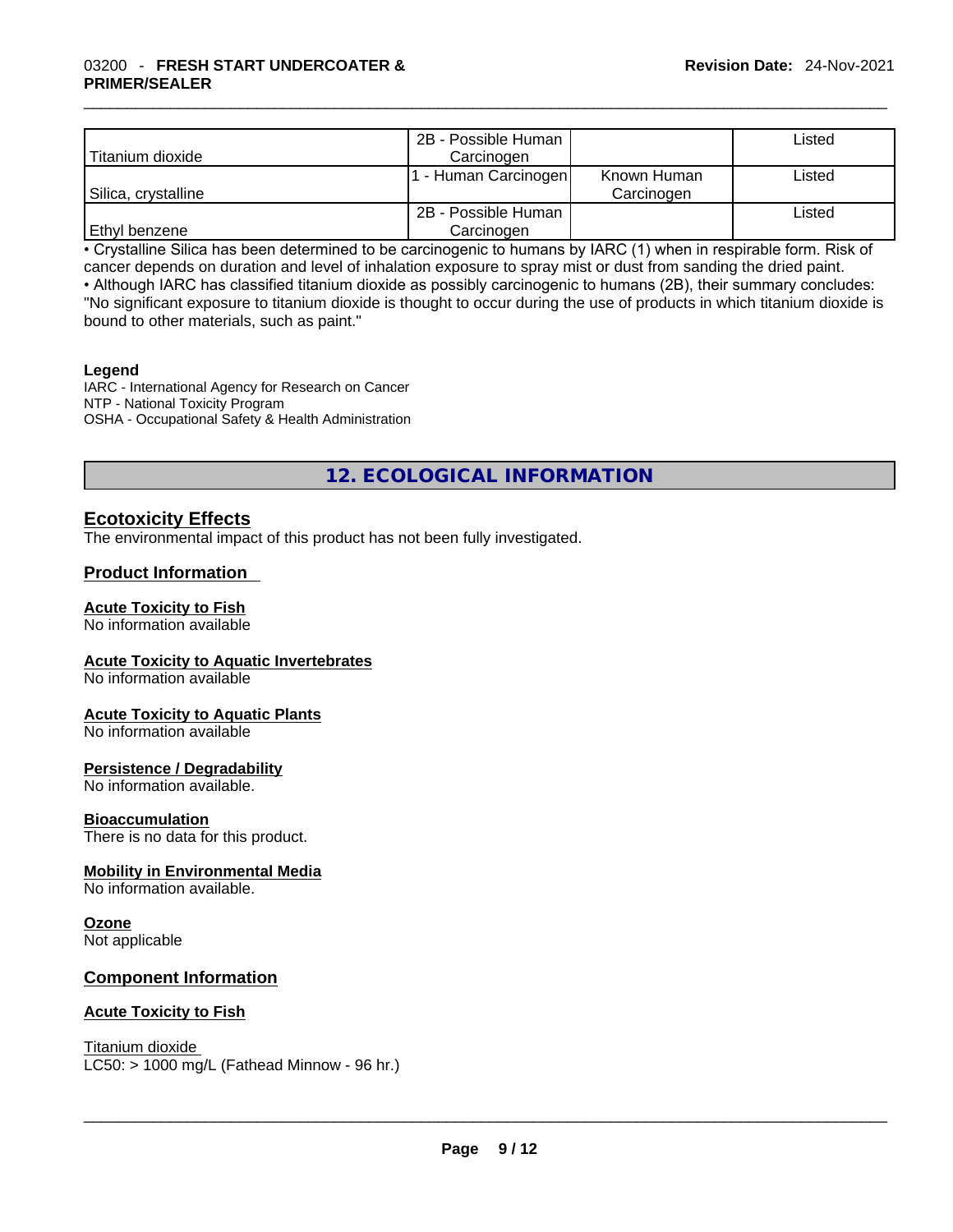Xylene LC50: 13.5 mg/L (Rainbow Trout - 96 hr.) Ethyl benzene LC50: 12.1 mg/L (Fathead Minnow - 96 hr.)

#### **Acute Toxicity to Aquatic Invertebrates**

Ethyl benzene EC50: 1.8 mg/L (Daphnia magna - 48 hr.)

#### **Acute Toxicity to Aquatic Plants**

Ethyl benzene EC50: 4.6 mg/L (Green algae (Scenedesmus subspicatus), 72 hrs.)

|                                                                                                                          | 13. DISPOSAL CONSIDERATIONS                                                                                                                                                                                               |
|--------------------------------------------------------------------------------------------------------------------------|---------------------------------------------------------------------------------------------------------------------------------------------------------------------------------------------------------------------------|
| <b>Waste Disposal Method</b>                                                                                             | Dispose of in accordance with federal, state, and local regulations. Local<br>requirements may vary, consult your sanitation department or state-designated<br>environmental protection agency for more disposal options. |
| <b>Empty Container Warning</b>                                                                                           | Emptied containers may retain product residue. Follow label warnings even after<br>container is emptied. Residual vapors may explode on ignition.                                                                         |
|                                                                                                                          | 14. TRANSPORT INFORMATION                                                                                                                                                                                                 |
| <b>DOT</b><br><b>Proper Shipping Name</b><br><b>Hazard class</b><br>UN-No.<br><b>Packing Group</b><br><b>Description</b> | <b>PAINT</b><br>3<br>UN1263<br>Ш<br>UN1263, PAINT, 3, III                                                                                                                                                                 |
| <b>ICAO/IATA</b>                                                                                                         | Contact the preparer for further information.                                                                                                                                                                             |

**IMDG / IMO Contact the preparer for further information.** 

**15. REGULATORY INFORMATION** 

### **International Inventories**

| <b>TSCA: United States</b> | Yes - All components are listed or exempt. |
|----------------------------|--------------------------------------------|
| <b>DSL: Canada</b>         | Yes - All components are listed or exempt. |

## **Federal Regulations**

| SARA 311/312 hazardous categorization |     |
|---------------------------------------|-----|
| Acute health hazard                   | Yes |
| Chronic Health Hazard                 | Yes |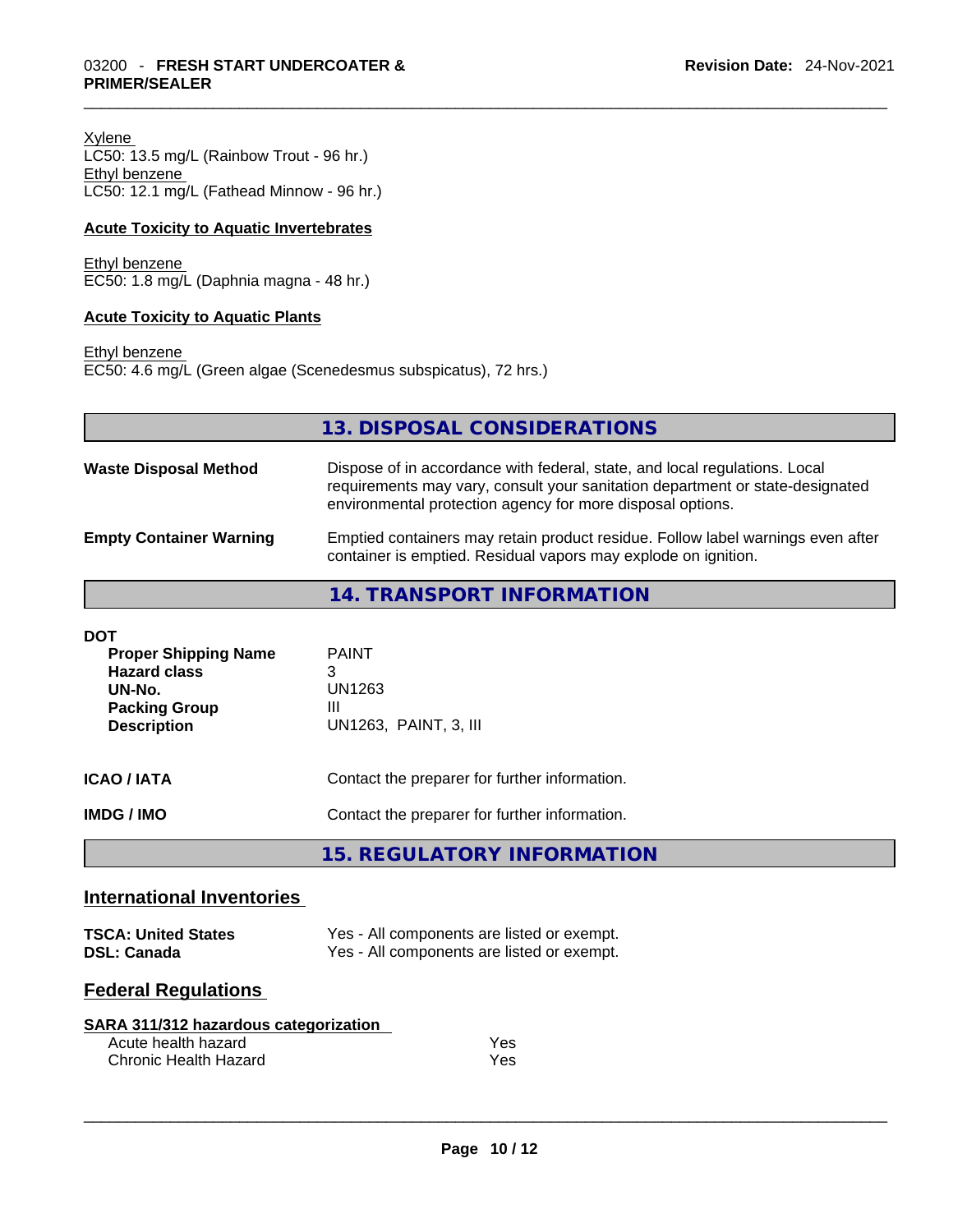| Fire hazard                       | Yes |  |
|-----------------------------------|-----|--|
| Sudden release of pressure hazard | Nο  |  |
| Reactive Hazard                   | No  |  |

#### **SARA 313**

Section 313 of Title III of the Superfund Amendments and Reauthorization Act of 1986 (SARA). This product contains a chemical or chemicals which are subject to the reporting requirements of the Act and Title 40 of the Code of Federal Regulations, Part 372:

| <b>Chemical name</b> | CAS No.        | Weight-%    | <b>CERCLA/SARA 313</b><br>(de minimis concentration) |
|----------------------|----------------|-------------|------------------------------------------------------|
| Xvlene               | 1330-20-7      | $1 - 5$     |                                                      |
| Ethyl benzene        | $100 - 41 - 4$ | $0.1 - 0.5$ | 0.1                                                  |

## **Clean Air Act,Section 112 Hazardous Air Pollutants (HAPs) (see 40 CFR 61)**

This product contains the following HAPs:

| <b>Chemical name</b> | <b>CAS No.</b> | Weiaht-%    | <b>Hazardous Air Pollutant</b> |
|----------------------|----------------|-------------|--------------------------------|
|                      |                |             | (HAP)                          |
| Xvlene               | 1330-20-7      | $-5$        | Listed                         |
| Ethyl benzene        | 100-41-4       | $0.1 - 0.5$ | Listed                         |

## **US State Regulations**

#### **California Proposition 65**

**WARNING:** This product can expose you to chemicals including Titanium dioxide, which are known to the State of California to cause cancer, and Toluene which are known to the State of California to cause birth defects or other reproductive harm. For more information go to www.P65Warnings.ca.gov

#### **State Right-to-Know**

| <b>Chemical name</b> | <b>Massachusetts</b> | <b>New Jersey</b> | Pennsylvania |
|----------------------|----------------------|-------------------|--------------|
| Limestone            |                      |                   |              |
| Titanium dioxide     |                      |                   |              |
| Xvlene               |                      |                   |              |
| Stoddard solvent     |                      |                   |              |
| Silica, crystalline  |                      |                   |              |

#### **Legend**

X - Listed

## **16. OTHER INFORMATION**

**HMIS** - **Health:** 1\* **Flammability:** 3 **Reactivity:** 0 **PPE:** -

**HMIS Legend**